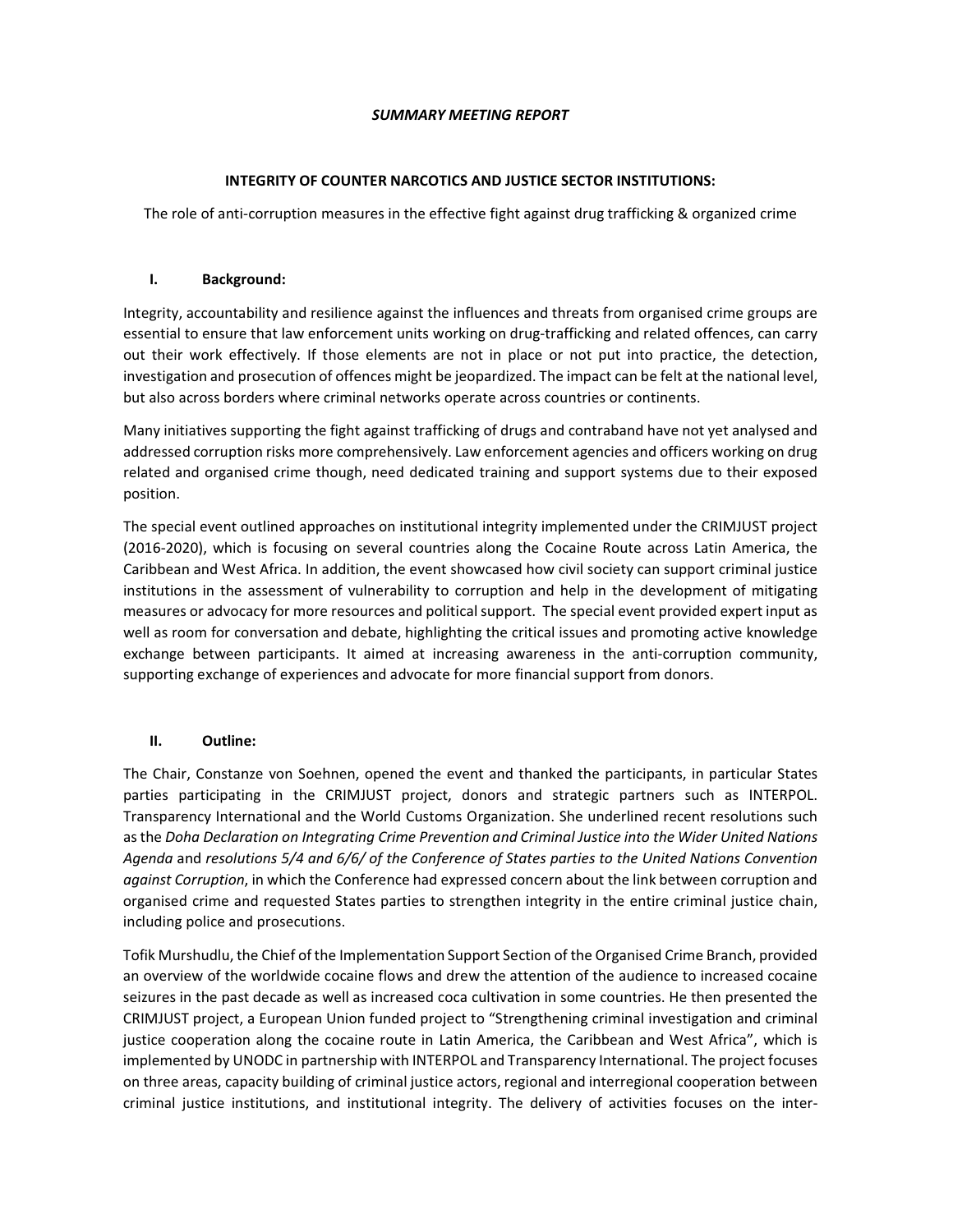regional nature of organised crime and attempts to tackle it with a holistic approach and synergies with other projects. In the first year of implementation 44 capacity building activities had been carried out, reaching 1202 participants. He underlined that the increased effectiveness of counter narcotics units, resulting in more seizures and ultimately cases, would put drug-traffickers and organized crime groups under pressure to react. This would mean a likely increase of efforts of organized-crime groups to infiltrate relevant units, threaten officers and resort to bribery.

Constanze von Soehnen and Virginia De Abajo-Marques, followed with a presentation on Institutional Integrity. They explained that next to the CRIMJUST project also other activities such as the Judicial Integrity Network were making important contributions to enhance integrity and accountability in the criminal justice sector. In order to complement those other initiative, UNODC under CRIMJUST started to focus primarily on integrity of counter narcotics units and will now, in addition, expand work to integrity of prosecution authorities. The lessons learnt and impact of the CRIMJUST project could be useful in the fight against other forms of trafficking of illicit goods.

Counter narcotics units which are often composed of staff from different institutions such as customs, police, or military and are therefore guided by different operational and administrative regulations. In 2017 an online survey had been carried out in key institutions of the CRIMJUST target and associate countries to gather information on existing integrity measures. The survey results were presented and discussed during an inter-regional meeting in Panama in January 2017, which also provided experts with the opportunity to share their experiences and identify common challenges. Subsequently a desk-based research report was drafted to form the basis for future support to the countries. The report and follow-up measures focused on three broad areas, 1) Selection, training and vetting procedures, 2) case management and standard operating procedures, and 3) disciplinary procedures, reporting mechanisms and oversight. UNODC has now started to support countries in various ways, such as the development of an integrity training for counter-narcotics officers, corruption risk assessments and study visits. Apart from continuous advocacy for the subject, the next steps would be to intensify work on prosecutorial integrity and to raise awareness in the donor community to the need for additional financial support for such initiatives.

Zoe Reiter and Arielle Joshep from Transparency International concluded with a presentation on ways how civil society organisations under CRIMJUST try to support the objective of strengthening integrity and accountability of justice institutions and ending impunity. During the first year of implementation, an assessment tool, the Criminal Justice Dashboard, had been developed to assess criminal justice institutions in regard to seven areas: Internal and external oversight, protections, transparency, civil society participation, capacity and independence. Civil society organisations in several countries are now starting to apply the assessment methodology to assist in the identification of gaps, best practices and lessons learnt, make concrete recommendations how to close those gaps and support advocacy for criminal justice institutions to have sufficient resources and independence to carry out their functions without undue influence.

In the subsequent open discussion it became clear that collaboration with civil society in this area is still rare and that more constructive dialogue could be useful to join hands in the common goal to prevent and fight corruption as well as organised crime and drug trafficking. Different indices produced by civil society organisations would have different value. Perception based indicators, for instance, can be very useful to get a snapshot of the views of a constituency or clients. The results might indicate that more dialogue and transparency about anti-corruption measures, disciplinary and criminal sanctions might be needed. Experience based indicators are useful to gather information on concrete cases of corruption, in particular bribery. Specific assessments, such as the Dashboard, Corruption risk assessments or need assessments can then, in addition, put a spotlight on a specific sector or institution to generate more concrete information.